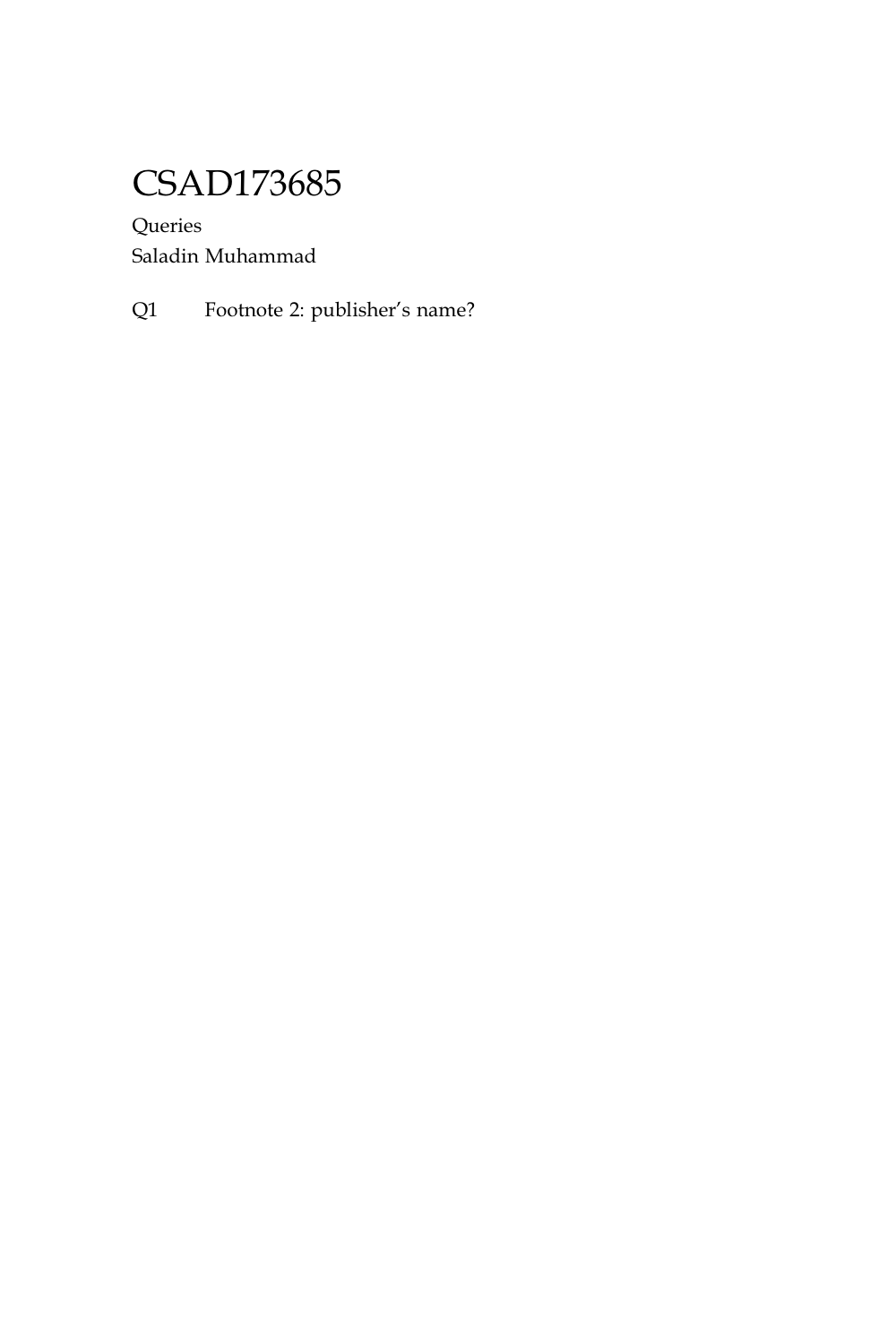# Hurricane Katrina: The Black Nation's 9/11!

A Strategic Perspective for Self-Determination

Saladin Muhammad

15

20

25

10

5

The magnitude of the destruction and human suffering triggered by Hurricane Katrina is a direct result of a profit-driven system of capitalist exploitation reinforced by the national oppression of African Americans in the US South – a region where the majority of Black people live and where conditions of oppression, exploitation, poverty and underdevelopment are most heavily concentrated.

The struggle against African American national oppression is a fundamental and vital component of a revolutionary strategy against US imperialism. It does not seek democracy in order to repair the capitalist system or to make national oppression more tolerable and less painful for the masses. Its aim is to mobilize the African American masses to transform the system and bring about national liberation, democracy, equality and social progress for all of society.

#### Reconstruction and reparations 30

The African American liberation movement has been on the defensive but was trying to regroup in the form of a Reparations Movement that was developing throughout the global South as part of the struggle against imperialist globalization.<sup>1</sup> The World Conference Against Racism, held in Durban, South Africa in 2001, served as an important venue for this process. It created a framework that brought the demands of the African American liberation movement into the

40

<sup>1.</sup> Reparations was a major demand for the African American liberation movement sought by W. E. B. Du Bois, Malcolm X, Green Mother More, and William L. Patterson, even though they did not hold the same views on the movement's ultimate goal.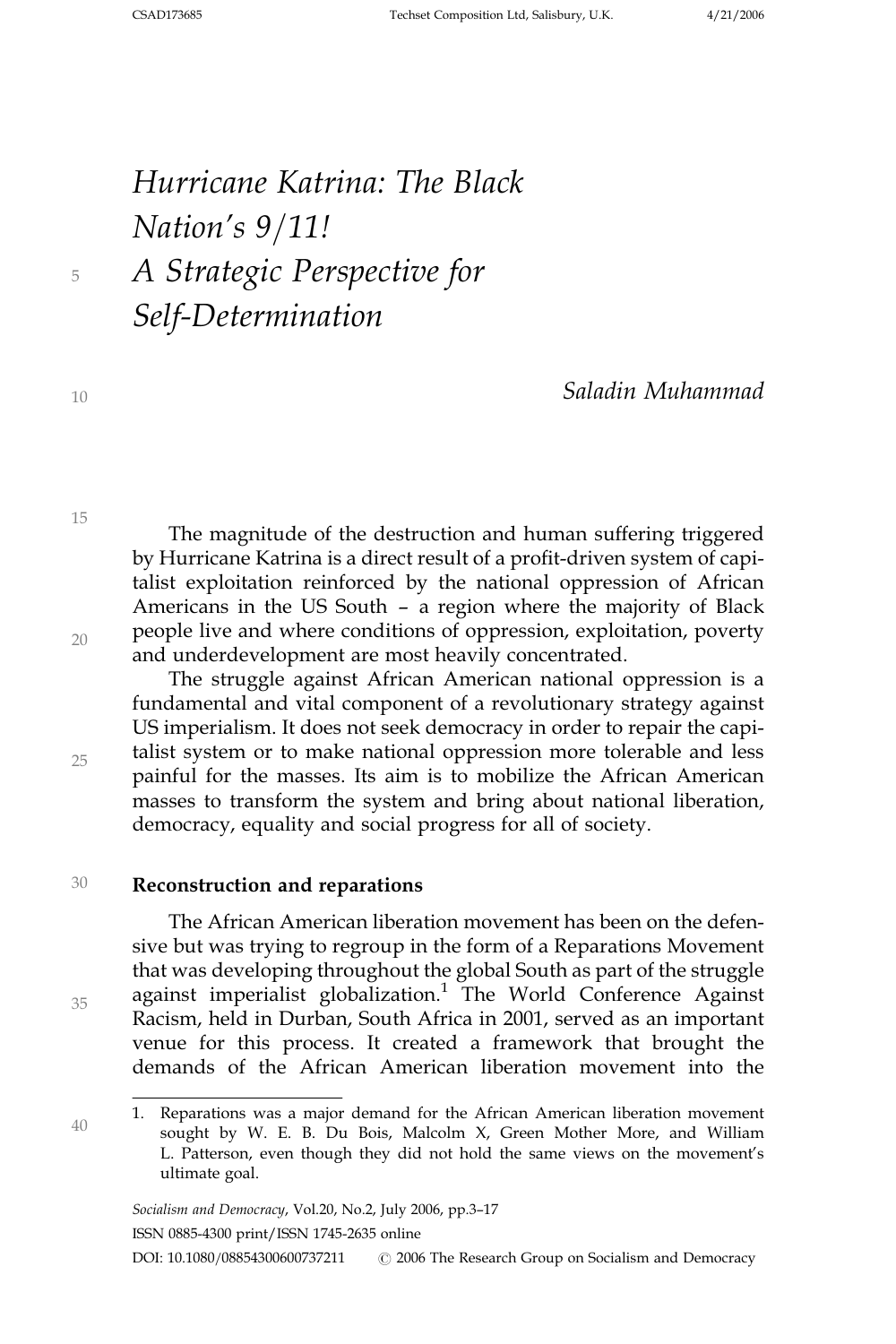international political arena. It also created a level of optimism among Black liberation forces not seen since the 1970s during the period of the African Liberation Support Movement. However, the momentum was set back by the events of September 11, 2001.

But 9/11 was not the only problem. Part of the weakness of the reparations demand as a basis for regrouping the African American liberation movement is that it implies that reparations is the main goal of the movement rather than part of a larger vision of selfdetermination. Reparations are thus mistakenly viewed by many as a precondition for independent African American nation-building. Generally speaking, this is a middle-class and reformist view of reparations. It tends to shift attention away from the struggle for power and to put the major emphasis of the movement on lawsuits, government apologies, and legislative proposals. It also reflects a serious weakness in the Black working-class character and leadership of the African American liberation movement and the national Black united front.

Within the united front, the different class forces strive to mobilize their constituencies around common demands. This involves a variety of tactics, reflecting the multi-class make-up of the united front. The needs and perspective of the Black working class – including an awareness of super-exploitation from the time of the African slave trade to the present – are not adequately reflected within the reparations movement. Part of this movement's goal must be ideological: to expose US imperialism's unwillingness to use its tremendous wealth to compensate for the damage it has inflicted on the lives, communities, and future of Black people. Such exposure can help African Americans to better understand capitalism and imperialism and what their continued dominance implies for the future of humanity.

The struggle for Reconstruction in the Gulf Coast must be seen as part of the struggle for African American self-determination. Reparations must become a major demand for Reconstruction: charging the US government with crimes against humanity for placing African Americans and the working-class majority of New Orleans and the Gulf Coast in imminent danger by its lack of hurricane planning (including its failure to repair the substandard levees) and by its inadequate rescue, relief and rebuilding efforts. This will help persuade the African American masses to link the demand for reparations with a demand for power, as opposed to reforming the capitalist system. It will also make clear to the global anti-imperialist movement that African American liberation cannot and does not desire coexistence with imperialism. This is a working-class view of reparations.

45

55

50

60

70

65

75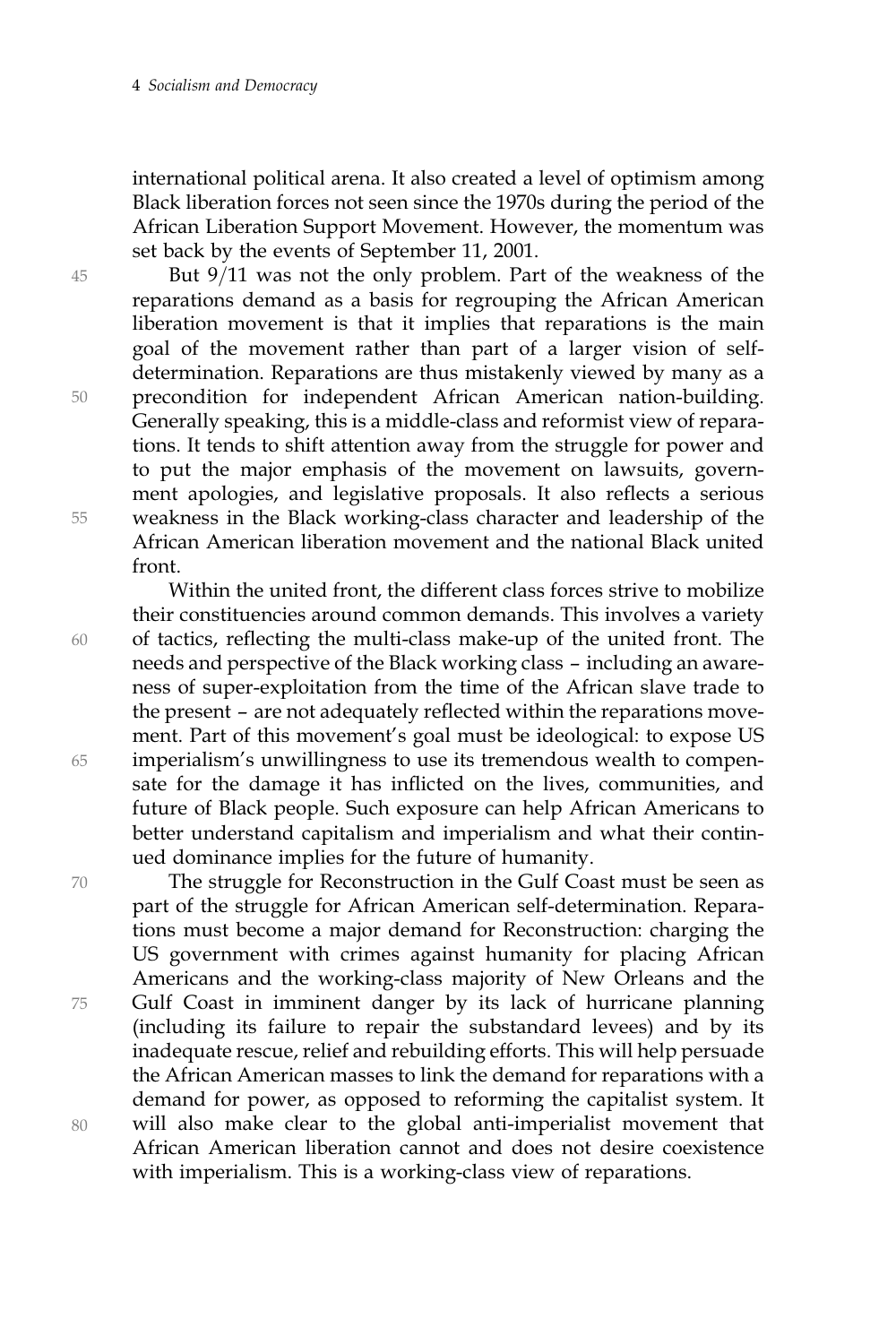Progressive forces working to build support for Gulf Coast Survivors and communities must unite around a program and strategy to build a mass movement for Reconstruction. The Survivors, as the main base and leadership of this movement, need a clear understanding of the US and global context of the struggle. This must include an assessment of the political and social forces on both sides of the issue of a people-driven Reconstruction. Since the masses are not moved to action by distant promises but by their own experiences and concrete needs, a revolutionary strategy must be developed within the context of such a movement.

The response to the Katrina tragedy must therefore be more than just humanitarian if it is to deal with the magnitude and complexity of issues, international political ramifications, legal aspects, and the various levels of local, regional, national and international coalition and network building that must take place. Reconstruction must become the post-Katrina demand for African American self-determination, not only in New Orleans and the Gulf Coast, but throughout the US South and the country. Similar to the civil rights stage and period, the Gulf Coast can help set the tone and direction of the African American liberation and wider anti-imperialist movement.

National oppression is part of the Imperialist War at Home. It is important to state from the beginning that the Black majority workingclass character of the most impacted communities in New Orleans and the Gulf Coast dictated both the pace and method of the federal government's rescue, evacuation and relief efforts. In fact, the conditions before Katrina show that the African American majority was placed in imminent danger – a feature of national oppression reflecting the refusal of capitalism to provide for the social and environmental needs of those it exploits, especially the super-exploited. Vital resources that had been allocated to fix the substandard levees in New Orleans and the erosion of marshlands along the coast were cut by the Bush administration and shifted to the war budget. Both Republican and Democratic

Hurricane and flood control has received the steepest federal funding cuts in New Orleans history – down 44.2% since 2001. The emergency management chief for Jefferson Parish told the Times-Picayune in June 2004: "It appears that the money has been moved in the President's budget to handle homeland security and the war in Iraq, and I suppose that is the price we pay." 115

120

The main defense force against domestic disasters, the National Guard, was sent to fight imperialist wars in Afghanistan and Iraq; 15,000 were sent from the Gulf Coast region. Their equipment,

administrations refused to adequately maintain or strengthen the levees.

85

95

100

105

110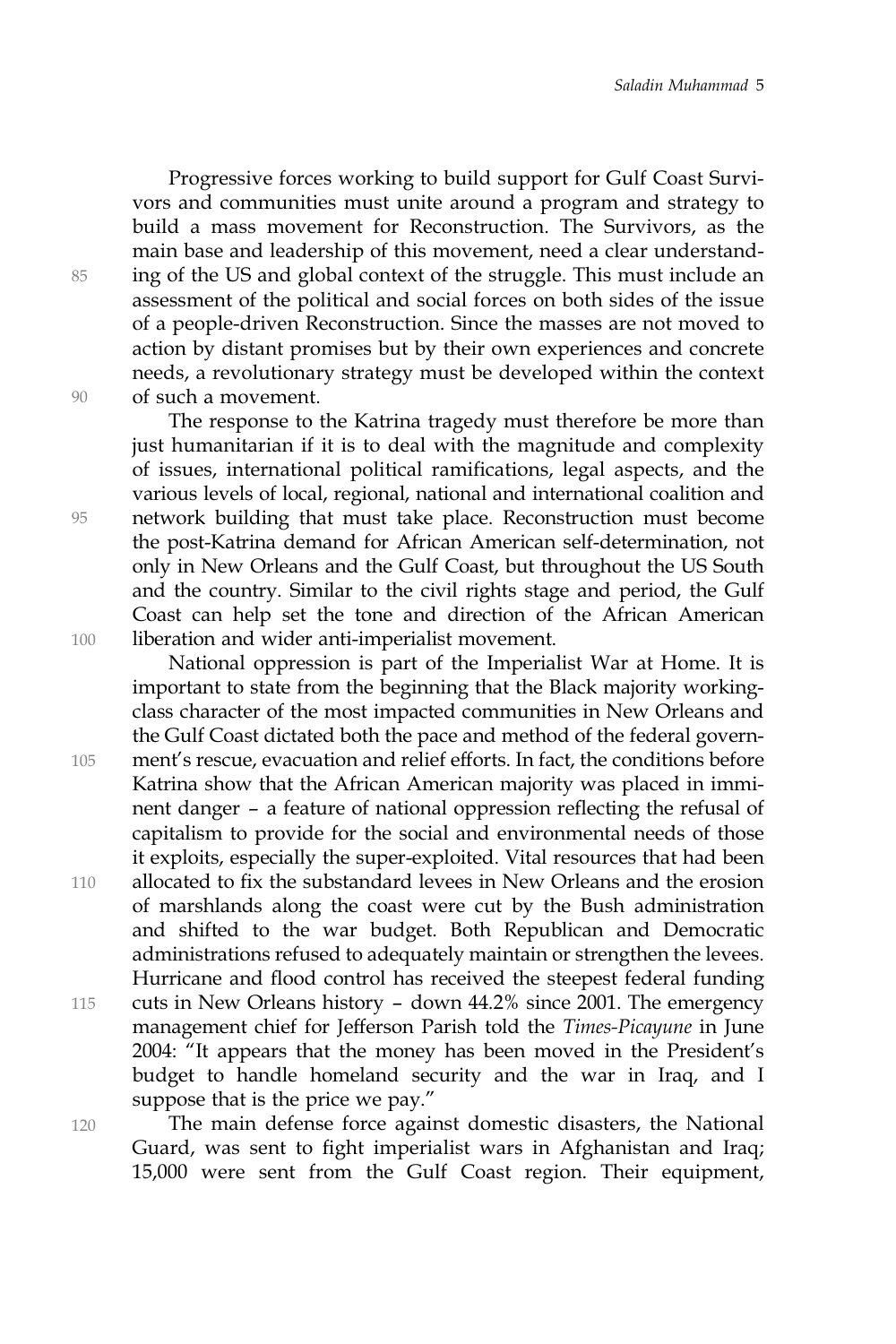including generators, water purification systems and other needed lifesupport and disaster-preparedness supplies, was overseas as well. Precious hours and days were lost as the bureaucratic machinery slowly moved life-saving equipment from other parts of the country.

It is important that this connection be made between the Gulf Coast disaster and the war in Iraq, so that African Americans and others can better understand why the struggle for Reconstruction must be part of the anti-war and anti-imperialist movement. The recent 150-mile antiwar veterans' march in the Gulf Coast helps to make this connection.

130

125

#### White supremacy divides the US working class

The US corporate media, in covering Hurricane Katrina in New Orleans in particular, tried to isolate, criminalize and scapegoat African Americans as social pariahs, making the rescue more difficult. The projection of Black people as "looters" and "criminals" and Whites as "finders" is one clear example. The characterization of the Black working class in this way is part of the continuous ideological shaping of White supremacy that gives White workers a sense of being part of another working class, different from the Black working class. This leads many White workers to act against their class interests, discouraging them from uniting with Black workers to seek common, equal and socially transformative resolutions to their class issues.

The media coverage of relief efforts reinforced such attitudes by focusing mainly on support from White churches, White volunteers and the Red Cross. This reflects the racist nature of the government and corporate response to the disaster – and also of the preconditions that caused it. The effect is to discourage Whites from challenging the racist system. The agenda is to promote a paternalistic humanitarianism in place of struggle for a just Reconstruction. White progressives must recognize that the struggle over Reconstruction is part of the struggle for African American self-determination and that it will be led by African Americans. They must see it as part of the anti-imperialist struggle that should be supported by all radical forces that seek to build an anti-racist and pro self-determination current in the White working class. 145 155

The African American liberation and anti-imperialist movements are fragmented, as is the wider left, which lacks a real base in the trade unions and the working class. The Katrina disaster shed a glaring light on these weaknesses. During the week following the Hurricane, when people were left to starve and die, no strikes were called by the trade unions and no demonstrations were called by the

140

135

150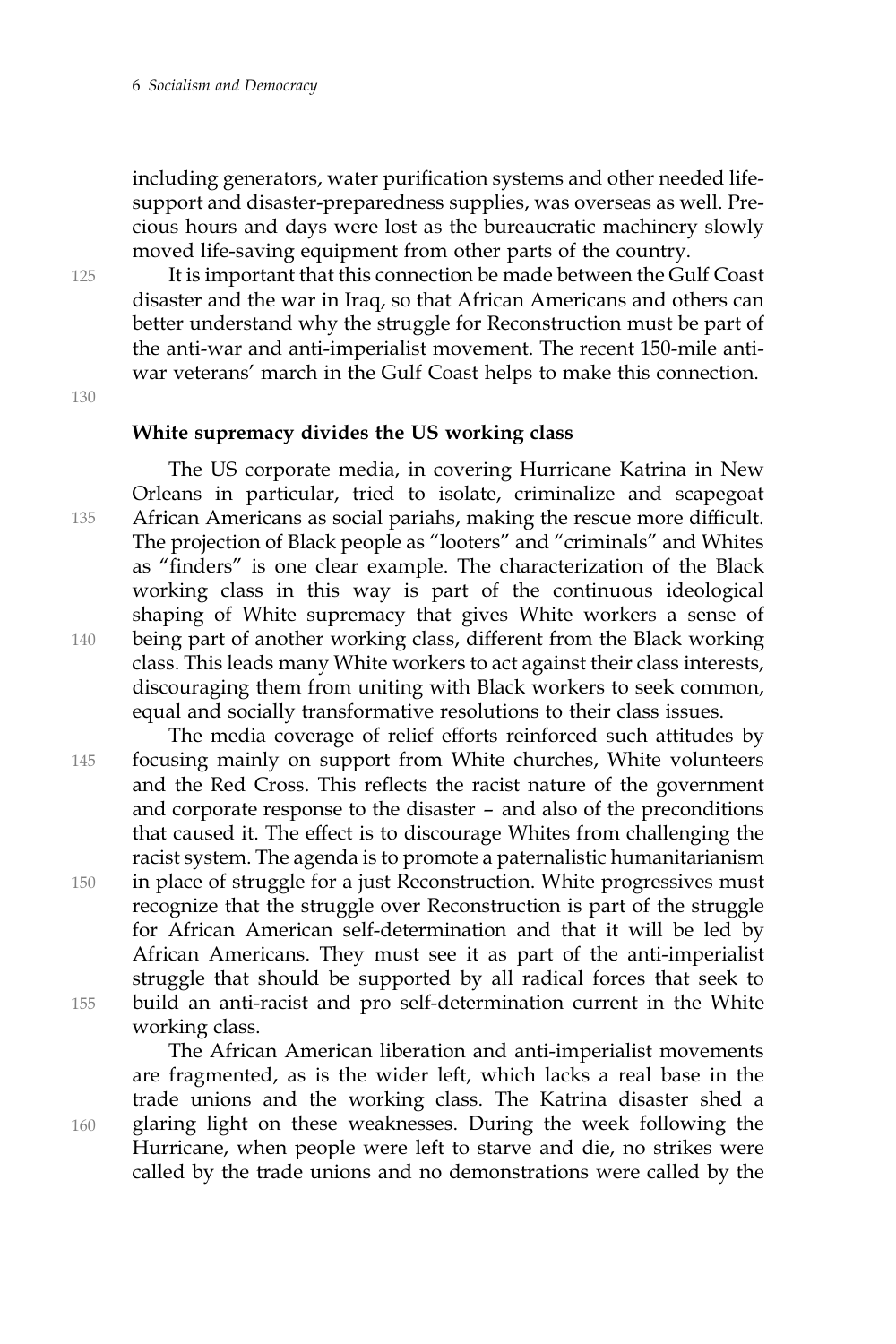anti-war movement or the Millions More Movement, even though the latter two were gathering massive support for their national demonstrations in September and October. This obviously sent a message to the ruling class that the working class, at least its most organized component, was not willing to take action in support of its most oppressed and exploited section – the Black working class. It suggested a disconnect between the US anti-war movement's opposition to war abroad and any recognition of the racist and oppressive war at home against African American and working-class communities. It suggested that the African American liberation movement lacked either the will or a program to advance democratic rights and self-determination.

This lack of immediate response and lack of strategic focus by the African American liberation and wider US anti-imperialist movement cannot inspire confidence on the part of the African American people in the capacity of our movement to lead a struggle for a just Reconstruction. Activists must not further compound this difficulty by trying to organize without a program or a conscious strategy and relying mainly on the spontaneity of the Survivors.

#### A counteroffensive

Rebuilding and realigning the African American liberation and other social movements around the Gulf Coast struggle must be viewed as part of a counteroffensive strategy to unite, empower and advance the US anti-imperialist movement. A national Black united font with a strong Black working-class base and leadership are needed. It must avoid the sectarianism and the ultra-left and premature ideological struggle which destroyed the African Liberation Support Movement of the 1970s. This is not to suggest that there should not be struggle within the united front. However, tactical questions should not be treated as issues of principle if they don't go against the program and basic political line of the united front.

To prepare for a counteroffensive, the united front must first identify and select conditions and struggles favorable to the masses and unfavorable to the system, so as to bring about a change in the balance of forces. The counteroffensive – getting off the defensive – is a long and fascinating process. The problem of starting a counteroffensive is the problem of identifying the initial battle. The Gulf Coast disaster, with its 9/11-scale impact, has created the necessary conditions. The struggle for Reconstruction can be a catalyst for bringing together the various US social movements. These movements must rebuild, grow and address key problems as they unite with the

170

165

180

185

190

175

195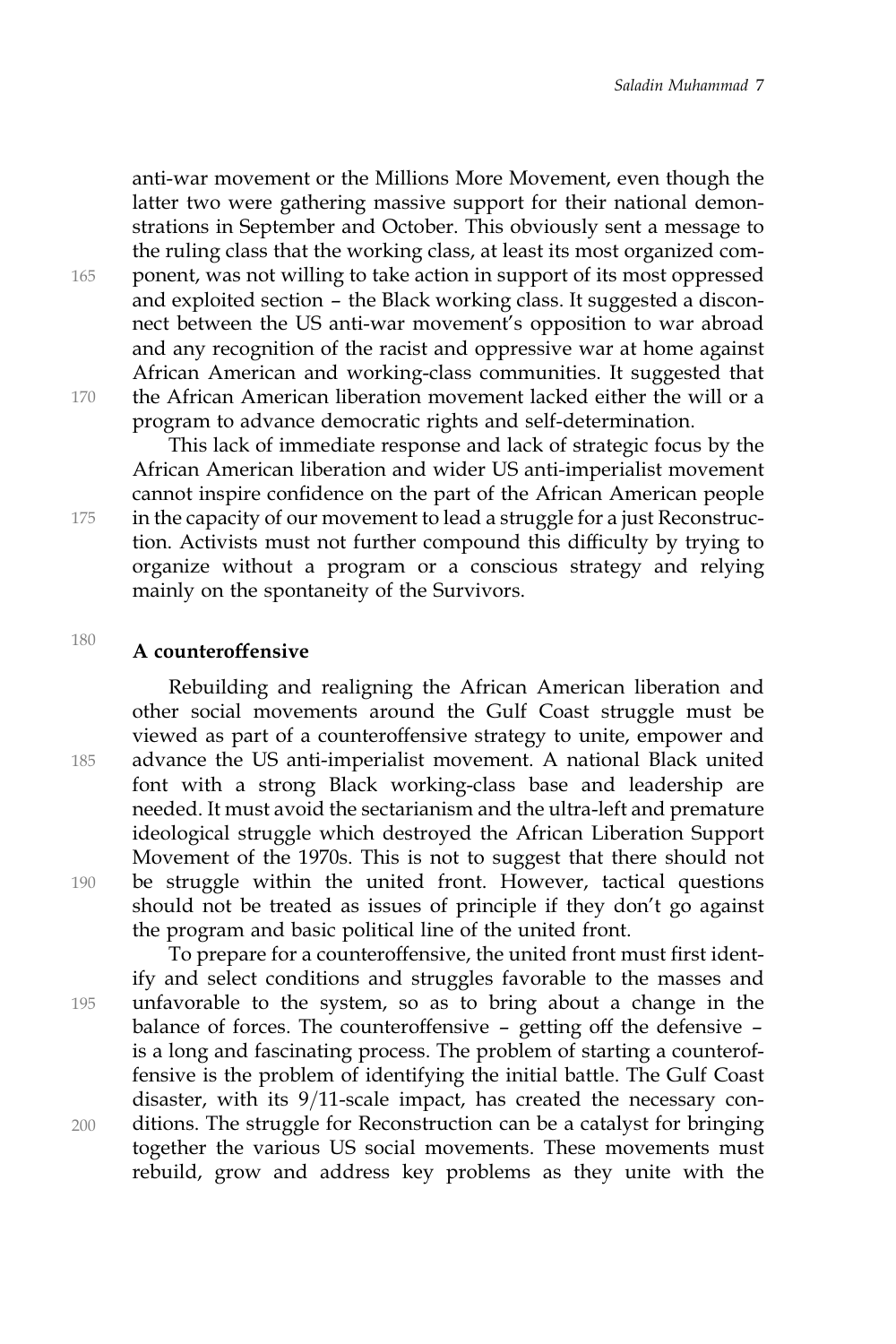Reconstruction movement as a leading flank. Bringing younger and majority working-class forces into leadership is a major requirement.

With the exception of the post-Reconstruction period of the late 19th century, the Katrina disaster represents the clearest expression of the US federal government's outright complicity with acts of mass murder and genocide against Black people. For many young people, especially Black, who have not experienced legal segregation and racist terror especially in the US South, the Katrina experience provides a major opportunity for radicalization. This is also why it is so important that that crime against humanity – that glaring expression of the racist/capitalist system of national oppression – become politicized as such.

#### Reconstruction: advancing a strategic revolutionary vision 215

The Gulf Coast disaster raises crucial questions about the nature of the struggle for African American liberation, the role of selfdetermination in advancing this struggle, and the need for socialist principles in helping to shape a vision of Reconstruction as part of a movement for a new society and that is people-driven, democratic, equitable, internationalist and humane.

While no one should expect the Reconstruction process to immediately create a revolutionary situation, the African American liberation and other US social movements nonetheless need a strategic vision to help guide the mass struggle along a revolutionary path. A Reconstruction movement beginning in the Gulf Coast can help create a movement potentially larger than the combined strength and scope of the civil rights and student movements of the 1960s and can contribute key factors to setting in motion a revolutionary process.

This is especially true because of the international situation facing the US imperialist state. Wars, corporate tax breaks, and government bailouts have caused a major debt crisis. Massive cuts in social programs, the growing privatization of government services, and gentrification that disperses and politically disenfranchises Black and poor communities have become the keynotes of the Bush administration, representing the most repressive and fascist section of the US ruling class. Its domestic and global policies continue to overextend the resources and power of the US government and thereby to undermine bourgeois democracy as a medium for social partnership between workers and the capitalist class. This has sharpened contradictions within the ruling class.

210

205

220

225

230

235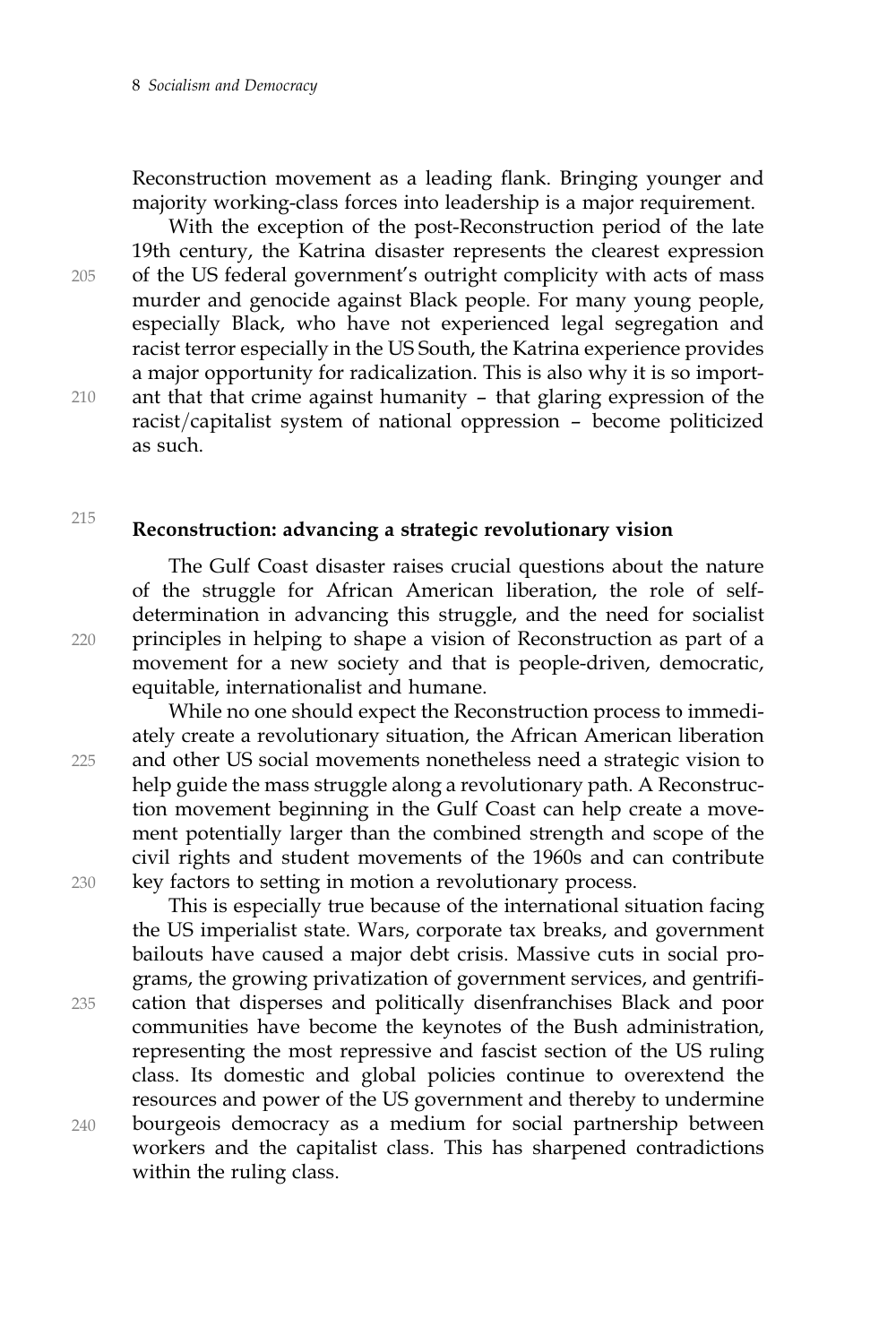The actions of the US government around the Gulf Coast disaster displayed the fascist and genocidal direction of US imperialism and prompted more members of Congress to call for an end to the war in Iraq. A Reconstruction movement must help to widen and deepen these contradictions. It is therefore tactically important to promote the struggle for Reconstruction as a movement to defend and expand democratic. However, this does not mean forming a political alliance with any section of the capitalist ruling class. Those sections of the capitalist class that oppose the fascist direction of US imperialism must be forced to find ways of supporting a Reconstruction that helps to empower the African American liberation and mass democratic social movements.

Reconstruction must not be viewed as a mainly economic struggle to physically rebuild Gulf Coast cities and communities and the capitalist infrastructure. It must be a political struggle to define and influence the terms and conditions for rebuilding. It must be guided by a vision of a new society, one that seeks a reconfiguration in the power relations of the masses to institutions impacting their lives.

## Building international ties

The offers of aid by Cuba and Venezuela during and since the hurricane provide an opportunity to educate Katrina Survivors and the African American masses about socialist principles in the struggle for Reconstruction and to build relations between our movement and those countries embracing a socialist path. The Reconstruction movement must point to the good will and support of Cuba and Venezuela as examples of how socialism, broadly defined, commits major resources to aid crises and disasters that are created or neglected by capitalism. The Reconstruction movement must call on African Americans masses to reciprocate by demanding the release of the Cuban 5, an end to the US embargo against Cuba, and an end to US efforts to undermine revolutionary gains in Venezuela and throughout Latin America. 265 270

The Reconstruction movement should build direct relationships with these countries, setting up exchanges that enable it to benefit from the experiences of socialism, especially in organizing the people as the main force driving revolutionary growth, development and transformation. The Reconstruction movement must also help educate the African American masses about the importance of an African American and Latino alliance as the core of an alliance of oppressed people of color. The recent national demonstration in 275 280

245

255

250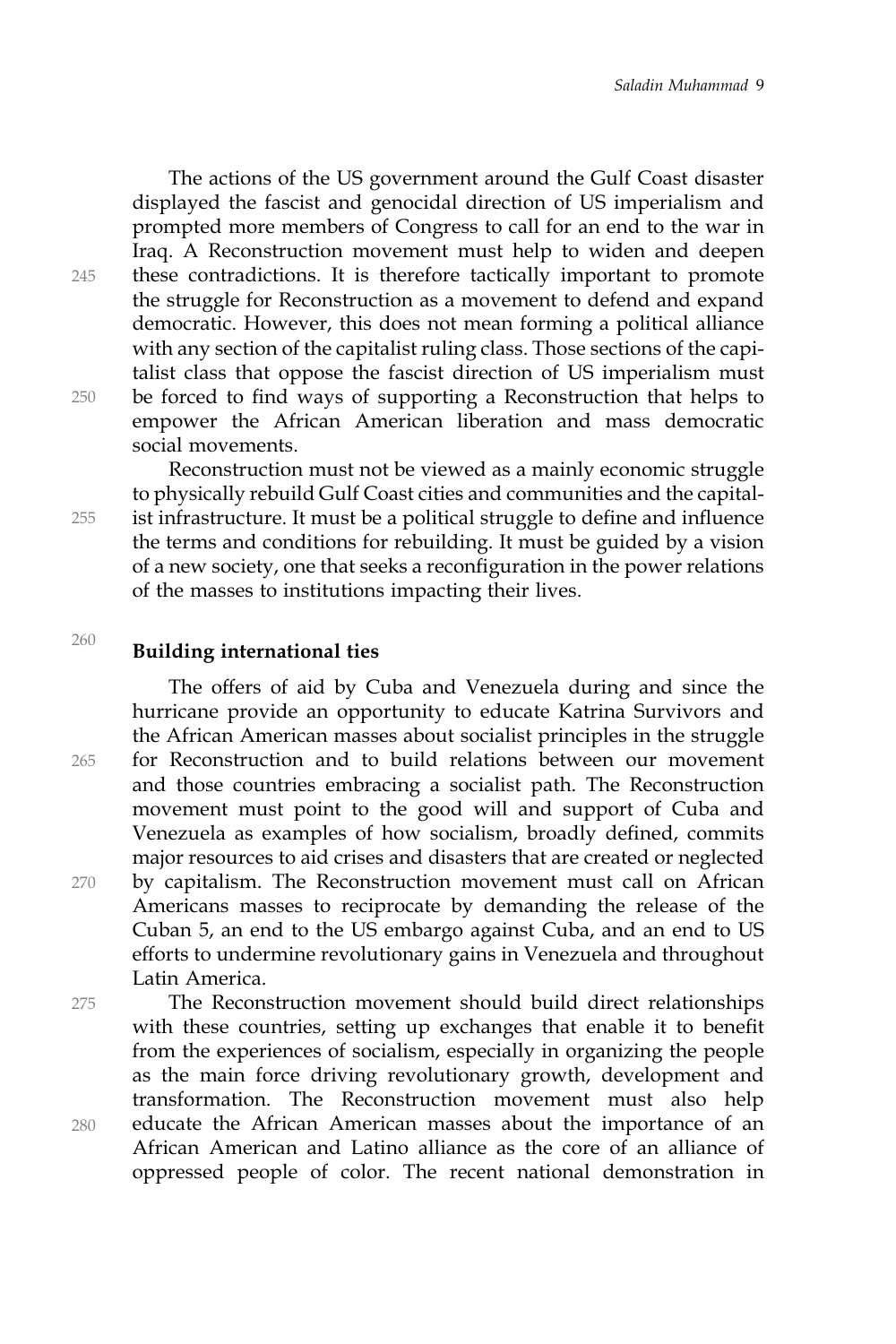California of over one million Latinos and supporters against HR 4437 to build a Wall of Death 700 miles long to try and stop Latinos from crossing the borders to look for work shows how conditions are ripening for this alliance. This is why the US ruling class is doing everything possible to cause divisions between the African American and Latino communities.

#### Black political power: key demand of Reconstruction 290

Politically, a Reconstruction movement in the Gulf Coast raises the question: what forms of political power (and political independence) can the 20 million Black people in the US South exercise if they are trapped within White majority states that deprive them of selfdetermination?

One of the major weaknesses of the African American liberation movement is that it has not defined what kind of society national liberation would bring about. This is also why many African American liberation organizations fail to develop a real mass character and base. The demand for Black political power must unite and mobilize all who are willing to support democratic Black majority rule in New Orleans and throughout the Gulf Coast. It must be viewed as a strategic and transitional demand and phase, as a form of dual power.

We must understand the limitations of this dual power, but also its possibilities. We must guard against prematurely trying to declare areas of Black political power as formal governmental components of the African American nation. This would send a wrong message about the political stage of development of the African American liberation struggle. Better to refer to them as strategic zones of power. These zones can become launching points for building up trade unions in the South, for organizing small farmer and worker cooperatives, and for establishing sister-city ties with cities throughout the US and in progressive countries. Such ties would facilitate projects like medical training in Cuba for community health workers and could also provide a network of safe cities for immigrant workers. As Mao wrote:<sup>2</sup> 305 310 315

> Whether it is possible for the people's political power in small areas to last depends on whether the nation-wide revolutionary situation continues to develop. If it does, then the small Red areas will undoubtedly last for a long time, and will, moreover, inevitably become one of the many forces for winning nation-wide political power. If the nation-wide revolutionary

295

285

300

<sup>2.</sup> Collected Works of Mao Tse-Tung (Peking: 1967), 215.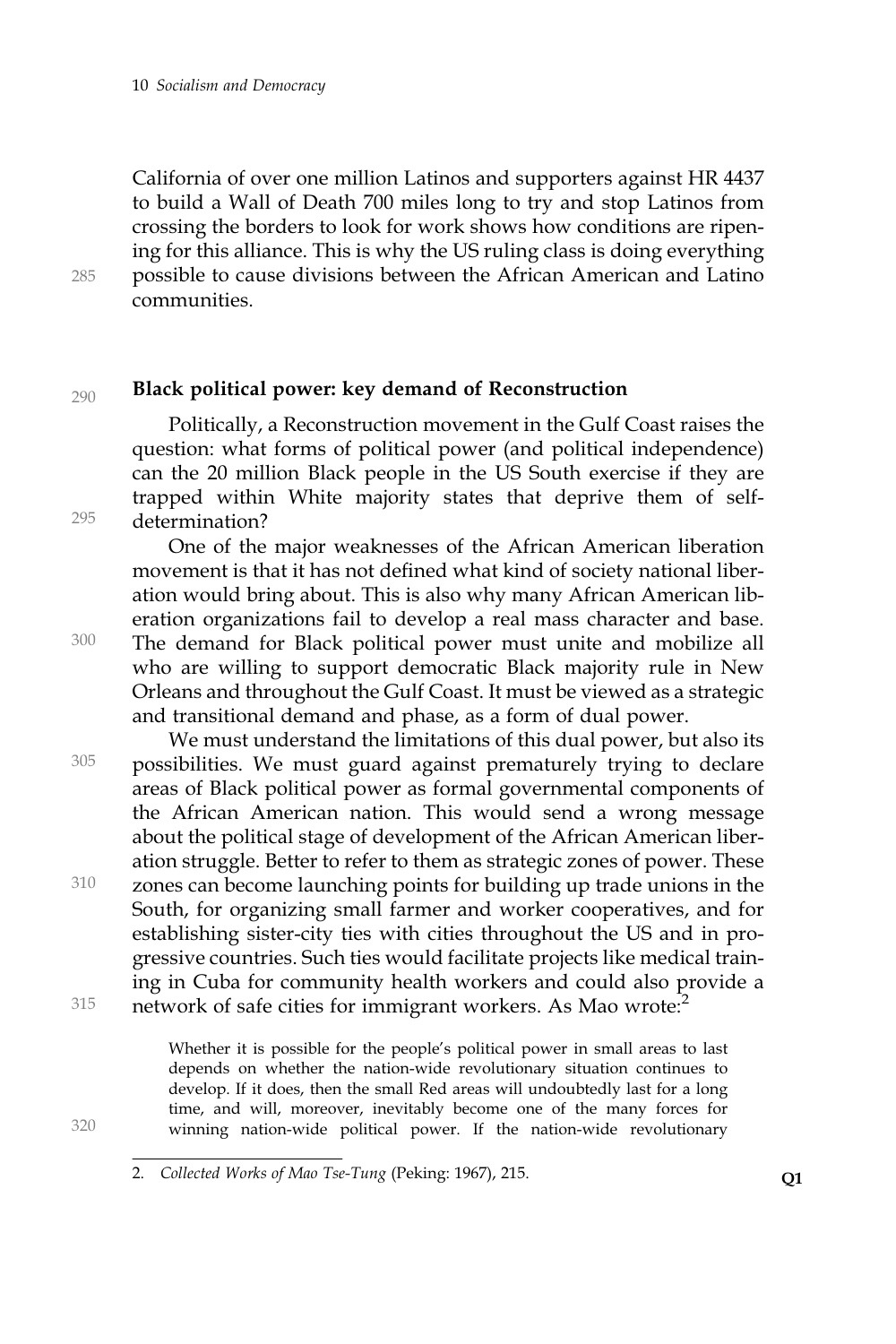situation does not continue to develop but stagnates for a fairly long time, then it will be impossible for Red areas to last long.

Globalization has made the international struggles against US imperialism an additional factor that could reinforce the strategic zones of power of African American self-determination in the US South. This is why it is so important that the African American liberation movement have an internationalist and not a narrow nationalist revolutionary perspective.

330

335

340

325

### Approaches to relief and Reconstruction

Immediately following Katrina, organizations sprang up spontaneously to respond to the Gulf Coast disaster. Emergency relief rather than Reconstruction was their primary orientation. Most of the non-faith-based efforts to form relief organizations depended on foundations which directed their funding to humanitarian, technical, and legal relief organizations and activities.

This was the worst disaster in US history. The major immediate needs of the Survivors overwhelmed all the mass organizations and institutions within the African American communities. Many of the resources used in local struggles around the country were applied to relief efforts. This tremendous response of the national Black community was largely ignored by the media.

The Survivors movement and the relief movement have been slow to evolve into a movement for Reconstruction. This reflects in part the liberal politics of the progressive foundations. Other difficulties include internal differences around organizing the mass of Survivors and allies, as well as different views of what is meant by Reconstruction.

There are some who see the main work of the Reconstruction movement as building and running people's survival institutions like community clinics, schools, anti-eviction committees, housing cleanup and construction brigades, food pantries, information centers and other emergency institutions. These institutions have been very important in maintaining a Survivors movement base area within New Orleans during the hurricane, the flood, and the police and National Guard occupation. They were the main sources of information about conditions in New Orleans during the period when people were restricted from entering the city.

Despite the importance of these institutions, however, they cannot substitute for a movement that organizes the Survivors to challenge state power and to establish state accountability for a people-driven

345

355

350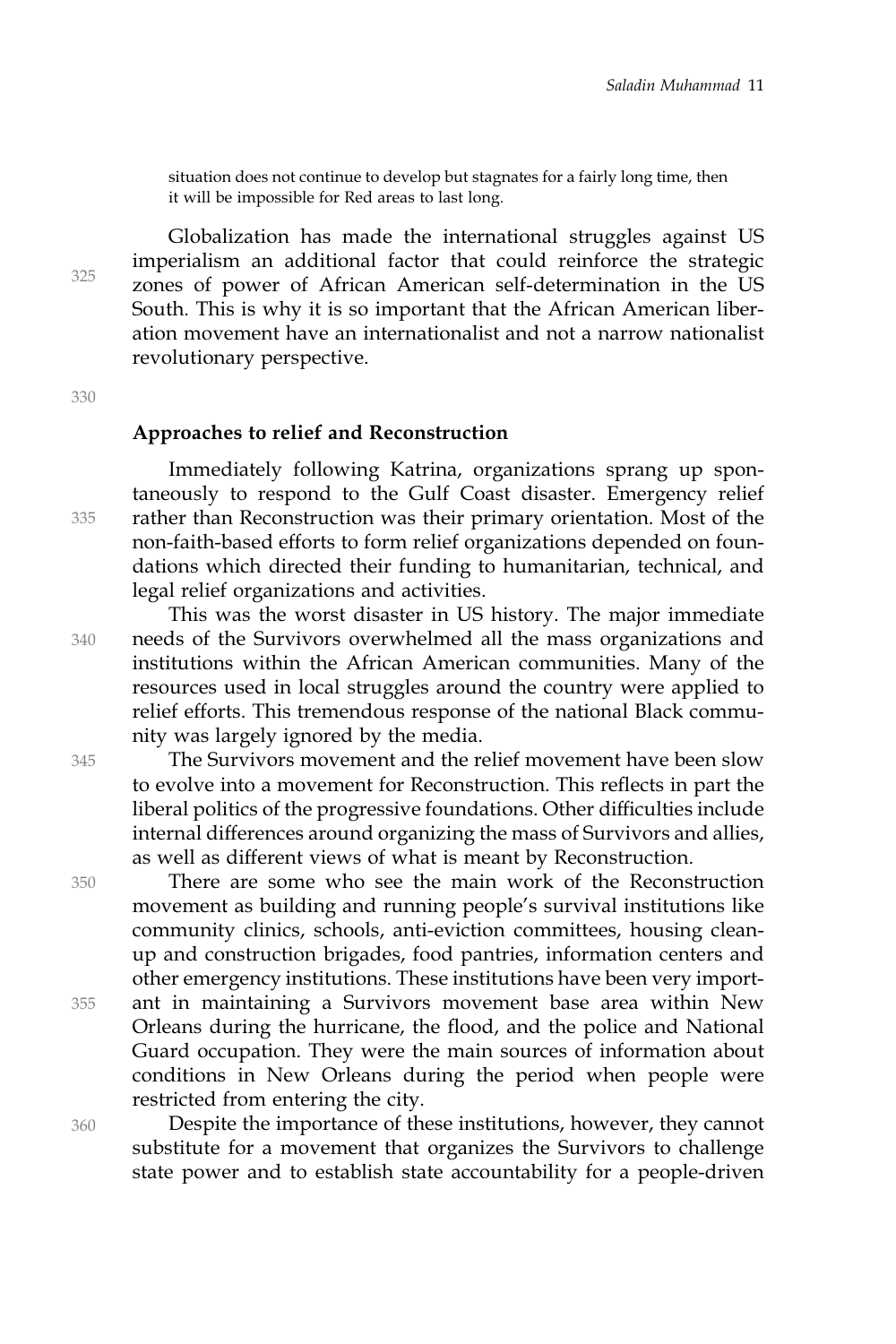Reconstruction. Without such a movement, the service institutions will be smashed by the state or will lose most of their capacity to carry on their functions. For example, some of the nurses and doctors who were volunteering in New Orleans were told that they could no longer practice in the state because the temporary waivers on their out-of-state licenses had expired. An earlier example was the North Carolina experience after Hurricane Floyd (1999), when the state and counties used their power to deny building permits, to require plumbers and electricians to have skilled trades licenses, etc.

There is also a view that the work of conscious political activists in helping to organize and develop the leadership of Survivors into a Reconstruction movement somehow threatens the democracy and leadership of the Survivors as the driving force of the movement. This view expresses itself as "shoot from the hip organizing" which discourages serious preparation for meetings, promoting instead loose and revolving organizational processes and structures, no centralized leadership, no coordination, no voting and no clear organizing or political strategy. It expects people to spontaneously develop and carry out a movement against powerful forces. Even when Survivors call for more organizational discipline and accountability to help them to more effectively participate and grow in the movement, their calls and proposals are discouraged and beaten back by this view. Somehow, these forces don't see or want to admit that their interventions have a negative impact on the so-called "pure" democratic process they charge others with disrupting.

Finally, there is the view that stresses building solid organization among the Survivors to draw them into becoming collective fighters and leaders of a mass movement for Reconstruction. This view seeks assistance from political activists and organizations that have developed resources, networks and skills in organizing in dispersed and crisis situations. These activists and organizations must be viewed as part of the people's movement's technology and not as "outsiders," unless their actions are sectarian and unprincipled. They should be seen as essential to the process of political radicalization that must take place among the masses in order to help advance the mass struggles in a revolutionary direction. To expect survivors, refugees, or new arriving undocumented immigrants to build movements by themselves without the assistance of progressive and revolutionary forces familiar with conditions in the local areas is unrealistic and dangerous.

400

African American people have a history of struggle which has produced lessons, theoretical ideas, forms of organization, and activists who have committed their lives to help build the revolutionary

370

375

365

380

390

385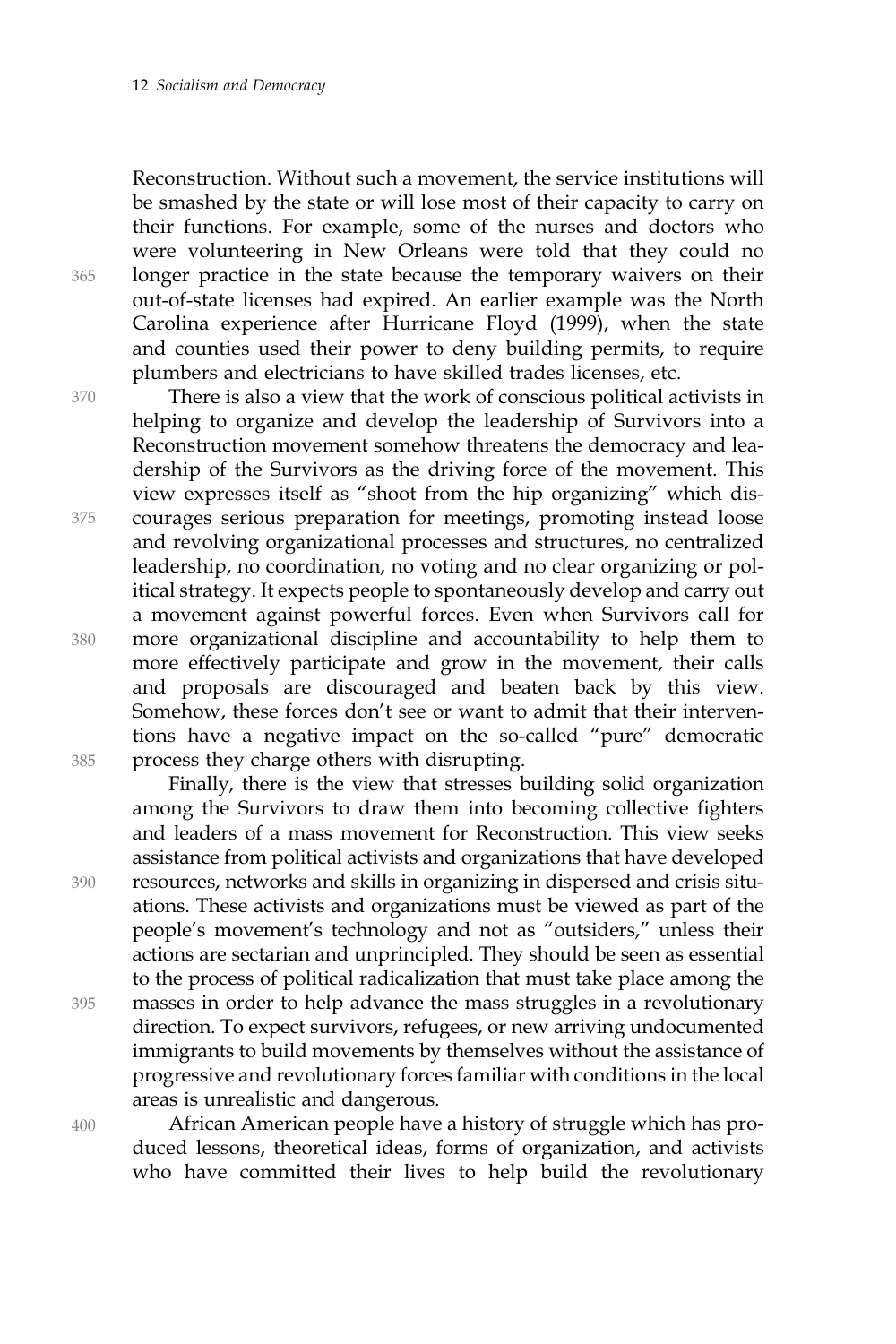capacities of all oppressed peoples. To dismiss this history is to disregard the historical continuity and genius of the African American people; it is a liquidation of the African American national question, whose essence is its history of organized resistance to national oppression. Amilcar Cabral when talking about revolutionary democracy makes clear that this is a conscious process of developing the culture, institutional frameworks and confidence of the masses to lead their own struggle:<sup>3</sup>

In the framework of revolutionary democracy, our task is to prepare our hoe, our plough, our hammer, with which we are going to construct the future of our people in freedom, progress and happiness. We must constantly go forward to put power into the hands of our people, to make a profound change in the life of our people, even to put all of the means for defense into the hands of our people, so that it is our people who defend our revolution. 410

Denying this history and what it means for the right of African Americans to lead our own struggle, and to decide its relationship to other struggles, continues to be part of the problem of racism within the predominantly White left that has held back the development of a genuine multinational anti-imperialist revolutionary movement in the US. 415 420

## Toward a mass movement for Reconstruction

- The National Survivors Assembly in Jackson, Mississippi on December 8 –9, 2005, which brought together more than 300 Katrina and Rita Survivors and supporters from many states and cities within and outside of the Gulf Coast, was an initial step toward grounding this movement and its highest decision-making body among the Survivors. The Assembly was convened by the Mississippi Disaster Relief Fund and the Peoples Hurricane Relief Fund (PHRF), as a framework for Survivors to develop a Reconstruction program and movement. It put forward a basic program of action entitled "The People's Declaration: Survivors Assembly Demands": 425 430
	- We demand that local, state and federal government make conditions possible for our immediate return. This includes the following:
		- 1. The Nagin Administration must make temporary housing such as apartments, hotel rooms, trailers and public housing developments available for us while we rebuild our homes.
- 440

435

<sup>3.</sup> Unity and Struggle: Speeches and Writings of Amilcar Cabral (New York: Monthly Review Press, 1979).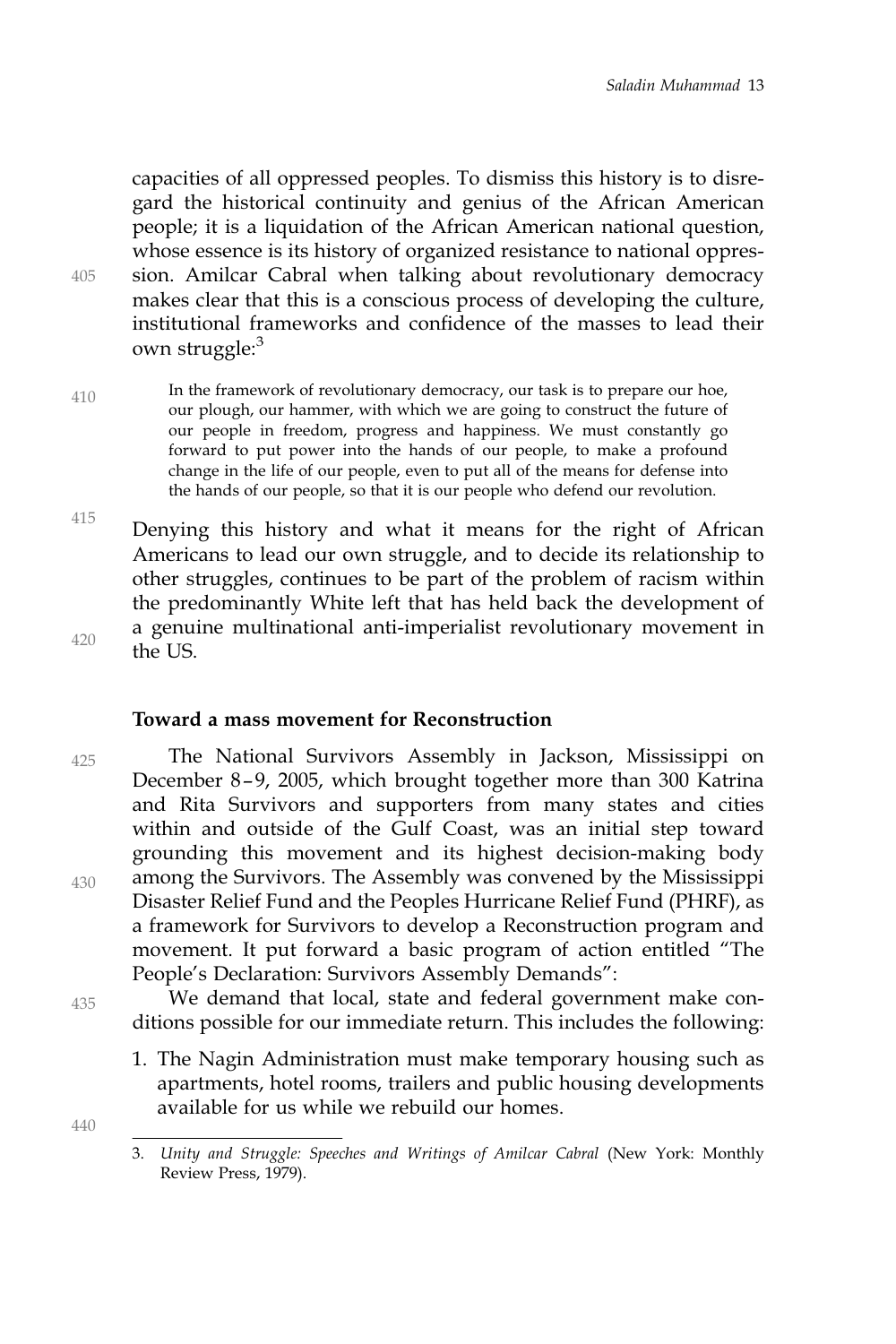- 2. The government must put an end to price gouging, stop all evictions and make rents affordable.
- 3. Local residents must take the lead in rebuilding our communities and must be hired to do the rebuilding work.
- 4. There must be immediate debt relief for debt associated with this disaster.
	- 5. Quality public education and childcare must be provided for our children.
	- 6. Quality affordable healthcare and access to free prescriptions must be provided.
	- 7. The government must immediately clean up air, water and soil to make it safe and healthy for people to return home.
	- . We demand that the government provide funds for all families to be reunited and that the databases of FEMA, Red Cross and any organizations tracking our people be made public.
	- . We demand accountability for and oversight of the over \$50 billion of FEMA funds and the money raised by other organizations, foundations and funds in our name.
- . We demand representation on all boards that are making decisions about relief and reconstruction. We also demand that those most affected by Hurricane Katrina be part of every stage of the planning process. 460
	- . We demand that no commercial Mardi Gras take place until the suffering of the people is lifted.
	- . We are calling on Survivors and supporters to participate in organizing efforts to make these demands heard! $4$

470

475

The Assembly called for the creation of Survivor Councils throughout the Gulf Coast and among evacuees nationwide. The Councils are seen as vehicles to unite the dispersed Survivors into a national organization to shape the movement for Reconstruction. The Assembly also called on allies to form solidarity committees to help locate Survivors and assist them in building Survivor Councils and broader coalitions for immediate and long-term struggles. Part of the task of the Survivor Councils is to elect leadership to the National Survivors Assembly. The PHRF has applied this principle to its own organization by calling on Survivor Councils to elect representatives to its Interim Coordinating

455

450

445

<sup>4.</sup> Some adjustments have been made to this program, such as not building a campaign to oppose Mardi Gras – because the Mardi Gras Indian movement is a cultural component of the historical resistance in which Native Americans welcomed runaway slaves into their communities and nations. 480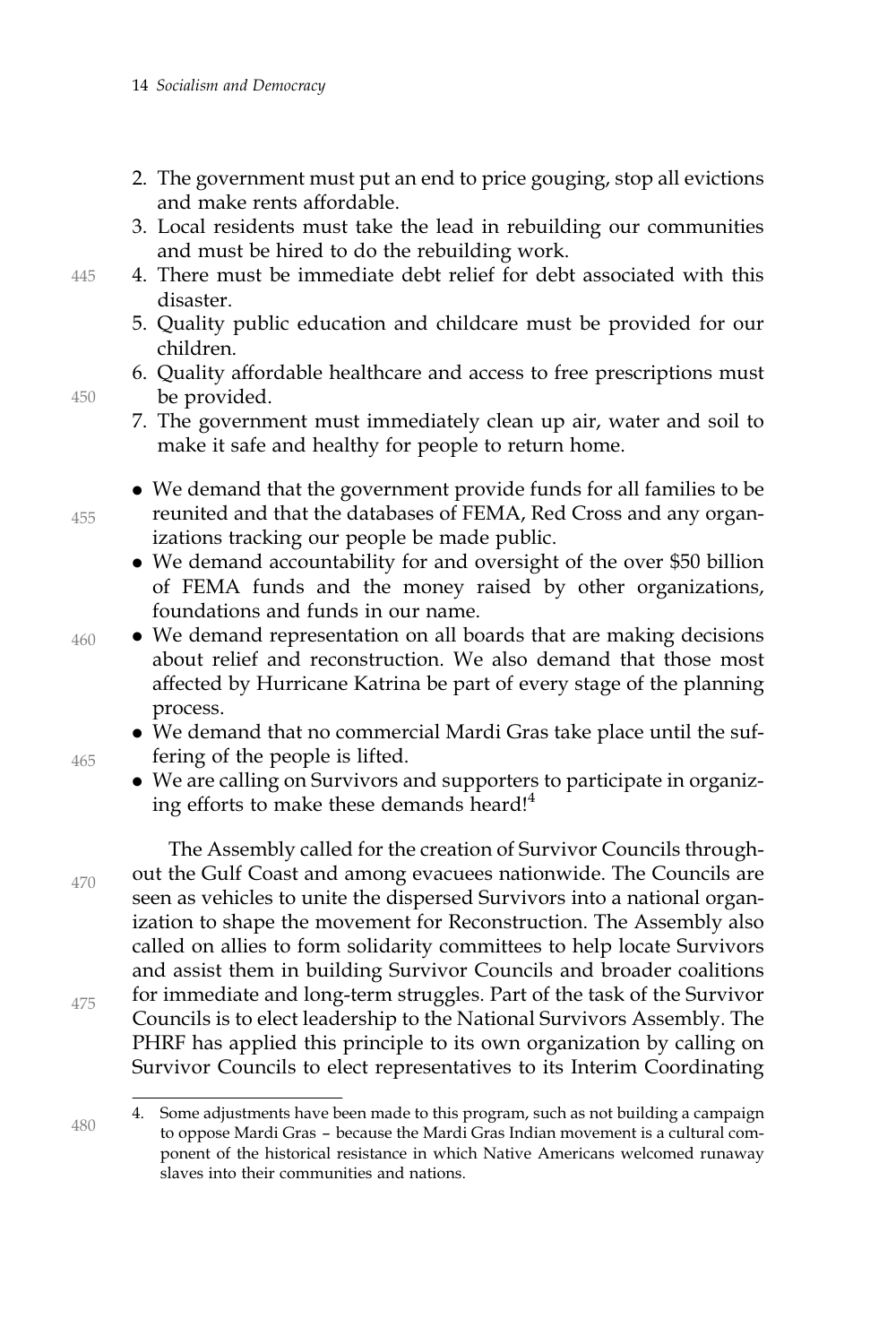Committee. This is an important factor distinguishing the PHRF perspective on Reconstruction from other initiatives. The National Survivors Assembly and the Survivor Councils are crucial to defending the rights and maintaining the political connection of the Survivors to their Gulf Coast communities – an essential factor in building a movement for the right of return as part of a just Reconstruction.

The Reconstruction movement is still young, having growing pains and transitioning from a relief network into a mass political movement. The struggles and differences within this movement, while problematic, should not be viewed as or made into antagonistic contradictions. A united front is needed, and where decisions cannot be arrived at by consensus, the will of the majority should be respected. A united front must seek to build a critical mass movement. The various political, organizational, ideological and religious tendencies should be encouraged to find ways to identify and support the will of the majority even if they have reservations about doing so. Over time, the merits of the various positions and their ability to coexist will be clarified through struggle. The Reconstruction movement must develop a culture of political education and comradely struggle as one of its democratic pillars.

500

### Black workers take the lead

The Black working class has a leading role to play in organizing the social and political power of the working class in support of Reconstruction. The trade unions must be drawn into the Reconstruction movement. Black workers must form rank-and-file caucuses to push the unions forward in support of this struggle. The labor movement, with its competing federations and their business union perspectives that deny rank-and-file democracy, cannot be expected act as a positive force without an internal rank-and-file movement oriented toward social unionism and internationalist fightback. 505 510

The Million Worker March Movement that emerged in 2004 was a very important first step toward such a rank-and-file movement. Although still mainly a national network, it has contributed to building the Reconstruction movement. Some of its leaders and activists have helped create a solidarity network of support committees, mass organizations, union caucuses and individual activists that in turn are helping to form Survivor Councils and are mounting protests against evictions and other injustices. A key part of the struggle must be to organize trade unions throughout the South (including rebuilding trade unions that once existed in the Gulf Coast industries) and 515 520

485

490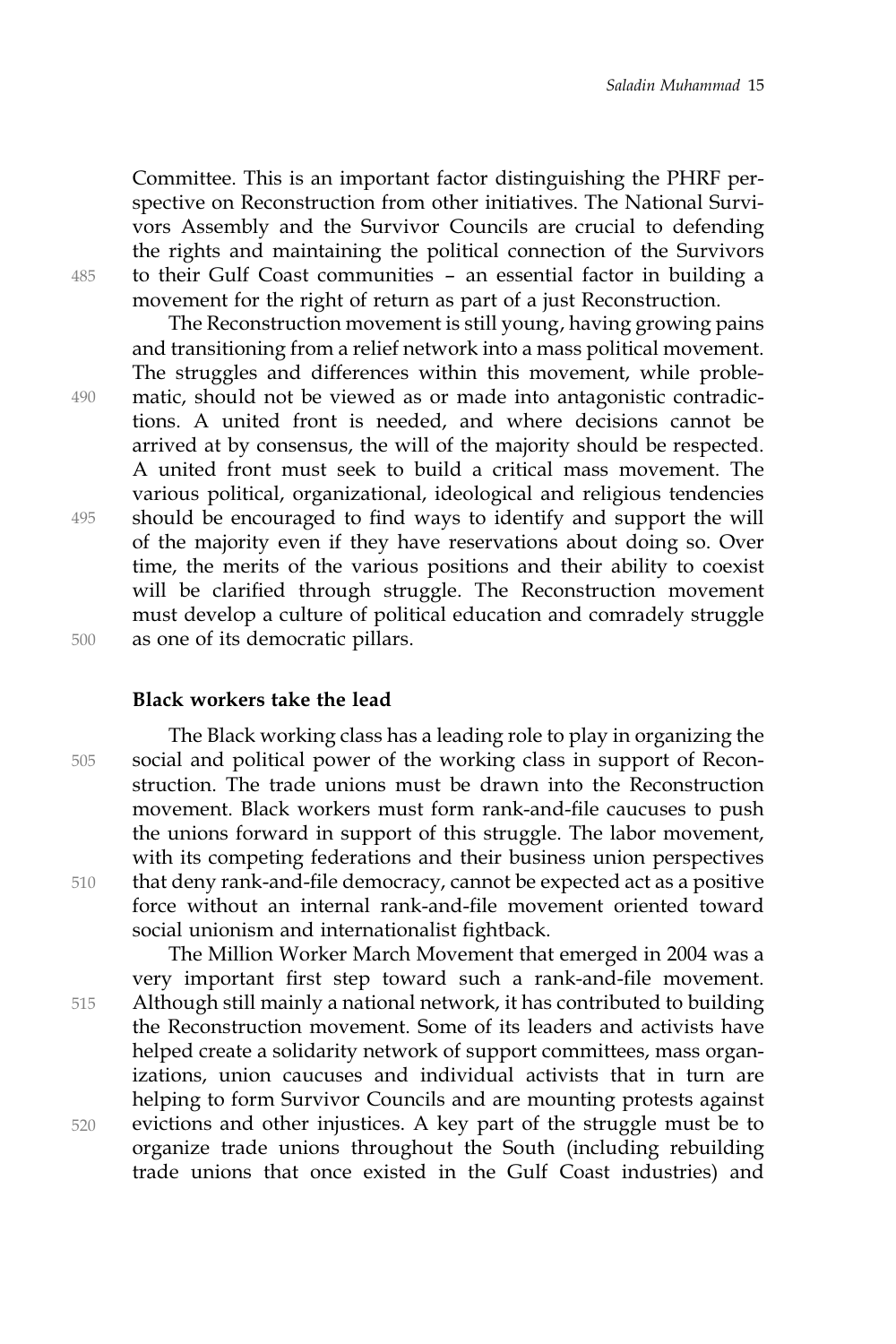among the new workforce emerging around the clean-up and rebuilding, many of whom will be contract workers, including undocumented and temporary workers. Worker Centers can be formed to play a major role in this organizing.

525

530

535

Public sector workers are another key constituency. Their demand for union recognition could become a major part of a South-wide campaign to win collective bargaining rights, which at present are denied to the majority of public workers in every Southern state. It could also be a connecting point with public workers in the Southwest region, who are largely Latino and who likewise are denied bargaining rights in many locations.

Finally, the issues impacting working-class women must be given conscious attention to ensure that their demands gain a hearing and to promote the struggle against patriarchy as an integral part of the Reconstruction movement.

### A Reconstruction Party

The African American masses must become independent of the Democratic and Republican Parties as a precondition for their self-determination. During the 1960s, the formation of the Mississippi Freedom Democratic Party, the Lowndes County Freedom Party and others throughout the South was a necessary development in the transition from the civil rights movement to the struggle for Black power. Today, the Democratic Party is clearly trying to co-opt the Gulf Coast struggle. The disenfranchisement of Black people in Florida, leading to the stolen presidential election of 2000, showed Black people that the Democratic Party had no interest in protecting their democratic rights, as confirmed by the fact that none of the Democratic Party Senators endorsed the Congressional Black Caucus's call to challenge the election. 540 545 550

Black Democrats in the US Congress and their spokespersons in the communities, many whom are playing important roles in pushing for support for the Gulf Coast Survivors and communities and should be considered objectively as part of the national Black united front, will push for the Reconstruction movement to align with the Democratic Party. But a Reconstruction movement must not be subordinate to the corporate-controlled Democratic and Republican Parties or even to more progressive organizations like the Green Party. An independent Reconstruction Party is needed as the political arm of the Reconstruction movement.

A Reconstruction Party is an important component of the right of return. It would help link the dispersed Survivors to a political

555